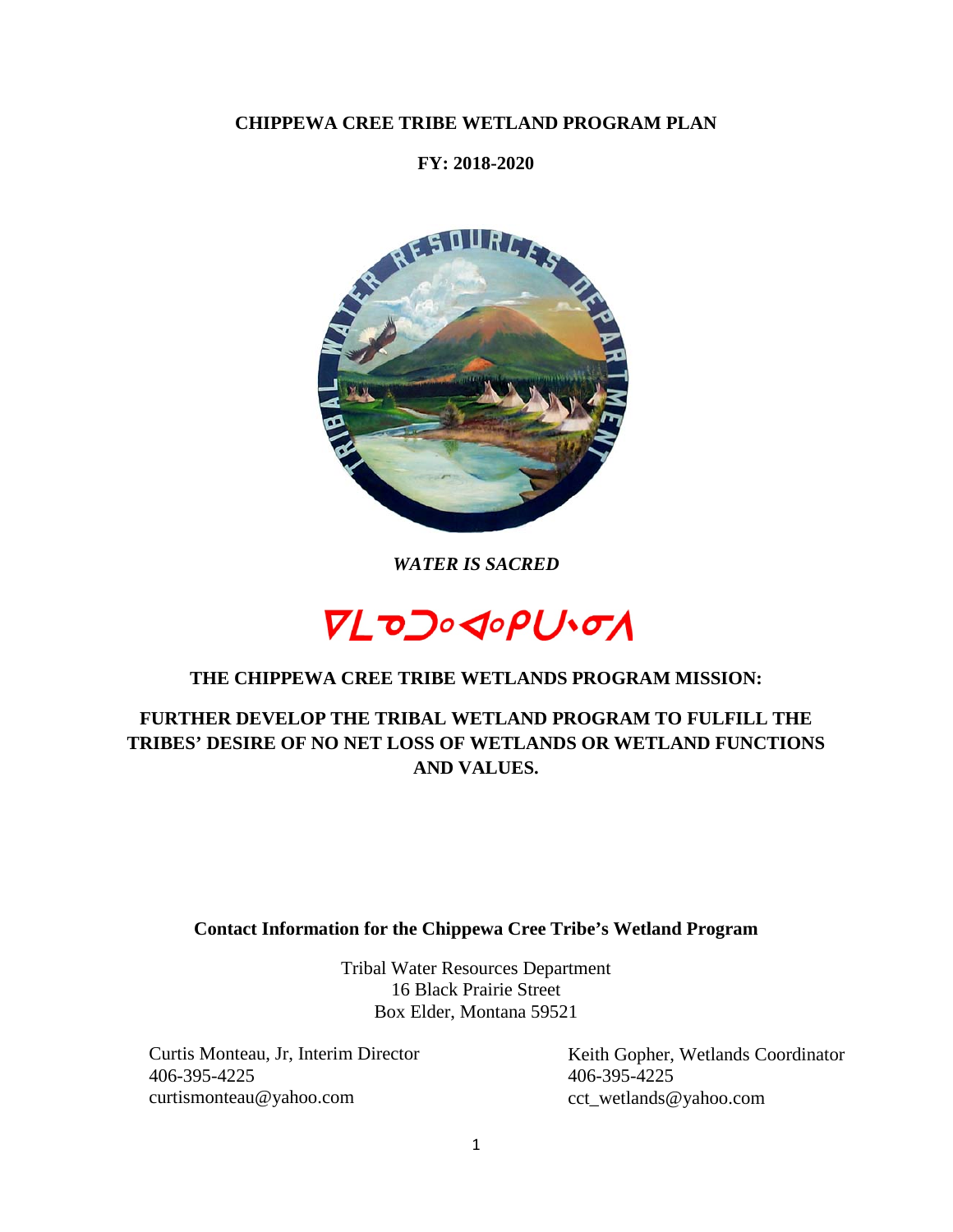## **INTRODUCTION**

The Chippewa Cree Tribe scaled back the activities within this Wetlands Program Plan from the previous 4-year timeframe to a 3-year time frame. The Chippewa Cree Tribe felt that a 3-year timeframe is more realistic and it will reflect funding cycles.

The 2018-2020 Wetlands Program Plan addresses expanding the Sweetgrass Monitoring/Assessment and transplanting activities, to include inventorying and assessment of head water springs and fens sites that could serve as transplanting/restoration sites. Will also include demonstration voluntary restoration efforts at select transplant sweetgrass sites.

The Chippewa Cree Tribe recognizes that the EPA has identified four core elements that the Tribe may consider while developing a comprehensive wetland program plan. The Chippewa Cree Tribe will address two of the four core elements in this Wetland Program Plan. Chippewa Cree Tribe will address core elements 1 and 3. [\(http://water.epa.gov/grants\\_funding/wetlands/cefintro.cfm#what\)](http://water.epa.gov/grants_funding/wetlands/cefintro.cfm#what)

- **1. Monitoring and Assessment**
- **2. Regulatory activities (including 401 certifications)**
- **3. Voluntary restoration and protection**
- **4. Water quality standards for wetlands**

The Chippewa Cree Tribe has consistently proven programmatic capability in performing and successfully completing wetlands project plans during each of the last five funding cycles. The Tribal Wetlands program has successfully completed work plan components and submitted technical reports documenting each project throughout.

**FY2010/2011 Box Elder, Beaver and Upper-Big Sandy Creek-** Develop and test sweetgrass monitoring protocol for 10 sweetgrass/wetlands sites, review and revise water quality/wetlands standards (Triennial Review), work with the CSS on developing a sweetgrass curriculum for voluntary usage in our school system and propose several sweetgrass/wetlands sites for inclusion into the Tribal Registry under the CRPO for additional protection.

**FY2011/2012 Chippewa Cree Tribe Sweetgrass Wetlands Monitoring, Assessment and Protection Project-** Develop site-specific restoration plans for sweetgrass restoration areas located in and around wetlands, partner with the Tribal Infrastructure Committee (TIC) in the development of a Unified Tribal Development Code (UTDC) including a Setback Ordinance for building and infrastructure development, participate in the newly formed TIC to educate decision-makers on the current regulatory processes protecting wetlands and to promote the active and informed management of wetlands as a means to provide the highest level of protection, and develop a Wetlands Antidegradation Policy with an emphasis on Outstanding Tribal Resource Waters (OTRW).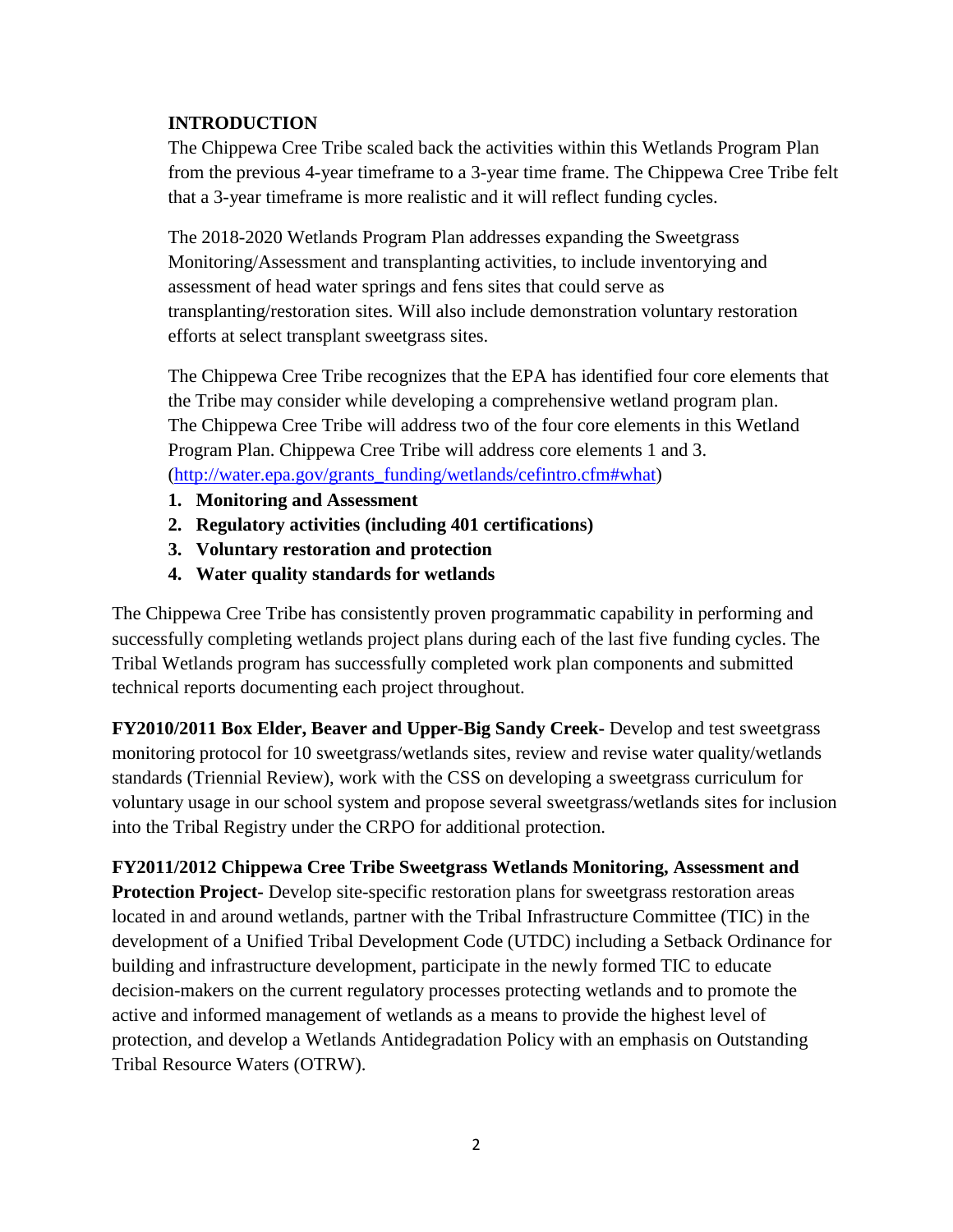**FY12 & FY 13 Continued Chippewa Cree Tribe Sweetgrass Wetlands Monitoring, Assessment and Protection Project-Box Elder Creek, Beaver Creek and Big Sandy Creek Drainages**- For FY12 and FY13, the Chippewa Cree Tribe utilized Wetlands Program Development Grant funding to continue Wetlands/Sweetgrass monitoring in the Box Elder, Beaver and Big Sandy Creek drainages, work with the newly created Office of Attorney General on compiling and revising the Wetlands Aquatic Lands Protection Ordinance (WALPO) and the newly created Wetlands Mitigation Policy into a single Tribal Wetlands Protection Policy document that will ensure wetlands are protected on the Reservation; and finally-the106, GAP and Wetlands Coordinators worked with the Stone Child College (local community college) on public educational course on 'Wetlands and Environmental Issues on the Reservation'.

**FY14 & FY15 Chippewa Cree Tribe WPDG Application** The Chippewa Cree Tribe, by and through the Tribal Water Resources Department, will utilize FY14 and FY15 Wetland Program Development Grant Funding to accomplish the following: 1) Conduct a Triennial Review of the current Tribal Water Quality and Wetlands Standards that were passed by Resolution 98-08; 2) Revise the current Wetlands Program Plan (which expires in FY14) for an additional three (3) years (FY15, FY16 and FY17) which will prioritize monitoring and assessment, Tribal Policy making pertinent to wetlands protection and restoration feasibility of future wetlands restoration projects on the Reservation; 3) Continue sweetgrass/wetlands monitoring in the Box Elder Creek Drainage and restore at least one (1) sweetgrass site within the conclusion of the project period; and 4) Develop an internal 401 Certification Protocol to be utilized for assisting Reservation decision makers on any future 404 Permit Applications on the Reservation. The Tribal Water Resources Department will utilize the following partners in accomplishing this endeavor: NRCS Liaison (Chester, Havre and Rocky Boy Field Office), NRCS Bridger Plant Materials Center (Bridger, Montana) and the U.S. Army Corp of Engineers (Billings, Montana Office).

**FY15 & FY16 Wetland Program Development Grant** The Chippewa Cree will utilize its FY 15 & 16 funding to accomplish the following: 1) Conduct a Triennial Review of the current Tribal Water Quality and Wetlands Standards that were passed by Resolution 98-08; 2) Revise the current Wetlands Program Plan (which expires in FY14) for an additional three (3) years (FY15, FY16 and FY17) which will prioritize monitoring and assessment, Tribal Policy making pertinent to wetlands protection and restoration feasibility of future wetlands restoration projects on the Reservation; 3) Continue sweetgrass/wetlands monitoring in the Box Elder Creek Drainage and restore at least one (1) sweetgrass site within the conclusion of the project period; and 4) Develop an internal 401 Certification Protocol to be utilized for assisting Reservation decision makers on any future 404 Permit Applications on the Reservation.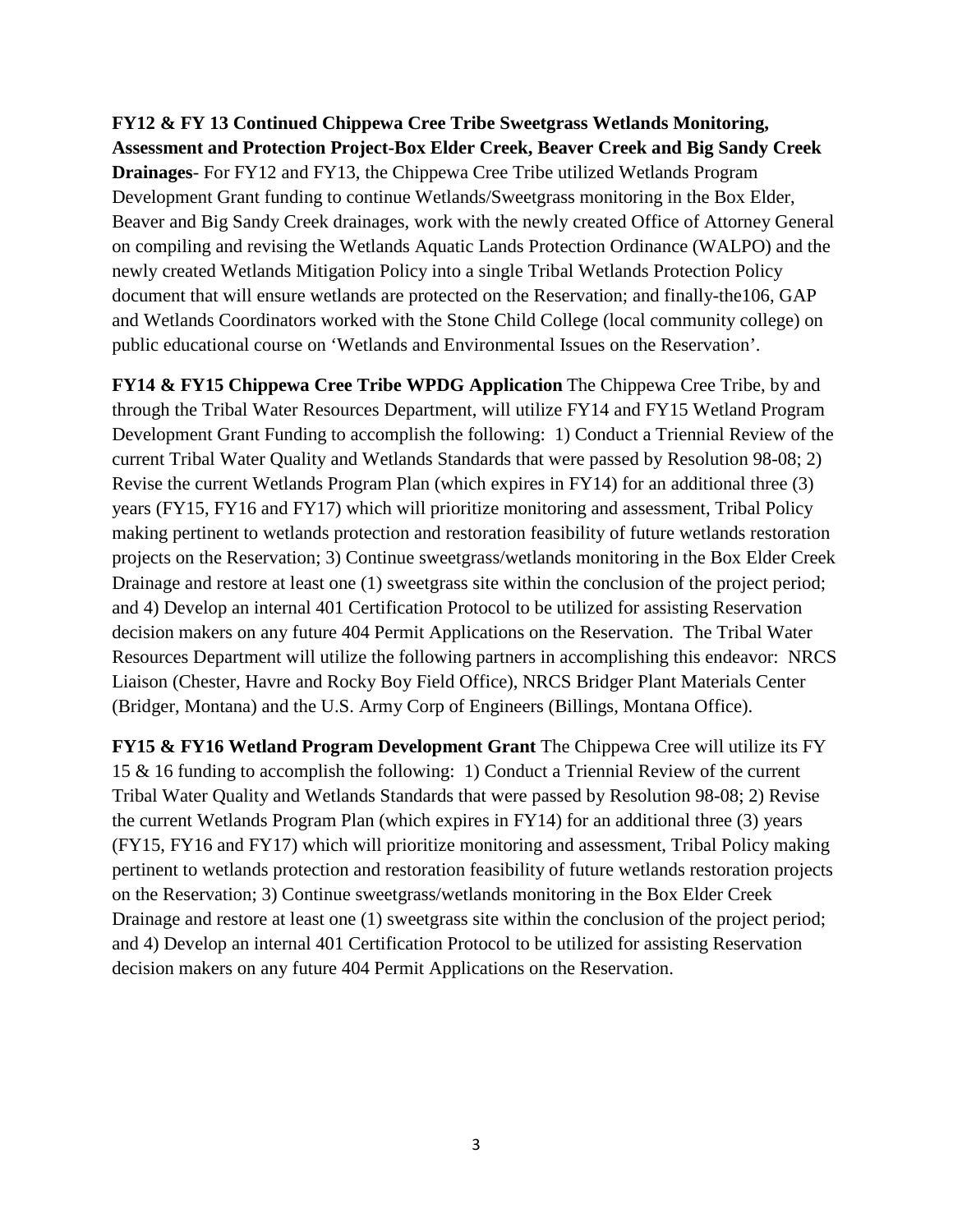# **Overall Goal Statement and Timeframe for Plan:**

The overall goal of the Chippewa Cree Tribal Wetlands Program Plan for 2018-2020 is described as follows:

*"Further develop the Tribal Wetland Program to fulfill the tribes' desire of no net loss of wetlands or wetlands functions and values."*

The Tribal Wetlands Program intends to fulfill the overall goal of no net loss by carrying out the following activities based on a three-year time frame.

*Protect Tribal Wetlands Identified Specifically as Traditional Cultural Places Identify Unique and High-Quality Wetlands Improve the Wetlands Knowledge Base Complete Baseline Wetland Inventory Establish Protocol to Track Losses and Gained Wetlands Establish Wetland Monitoring Program Secure Additional Funding Sources for Voluntary Restoration Utilize Tribal Functional Assessment Methodology Identify Functions and Values Feasible with Mitigation*

*This WPP does not specifically include protection activities to Traditional Cultural Places (i.e. sweetgrass harvesting areas, culturally sensitive waters) but is an overall ongoing activity within the Chippewa Cree Tribal Wetlands Program.*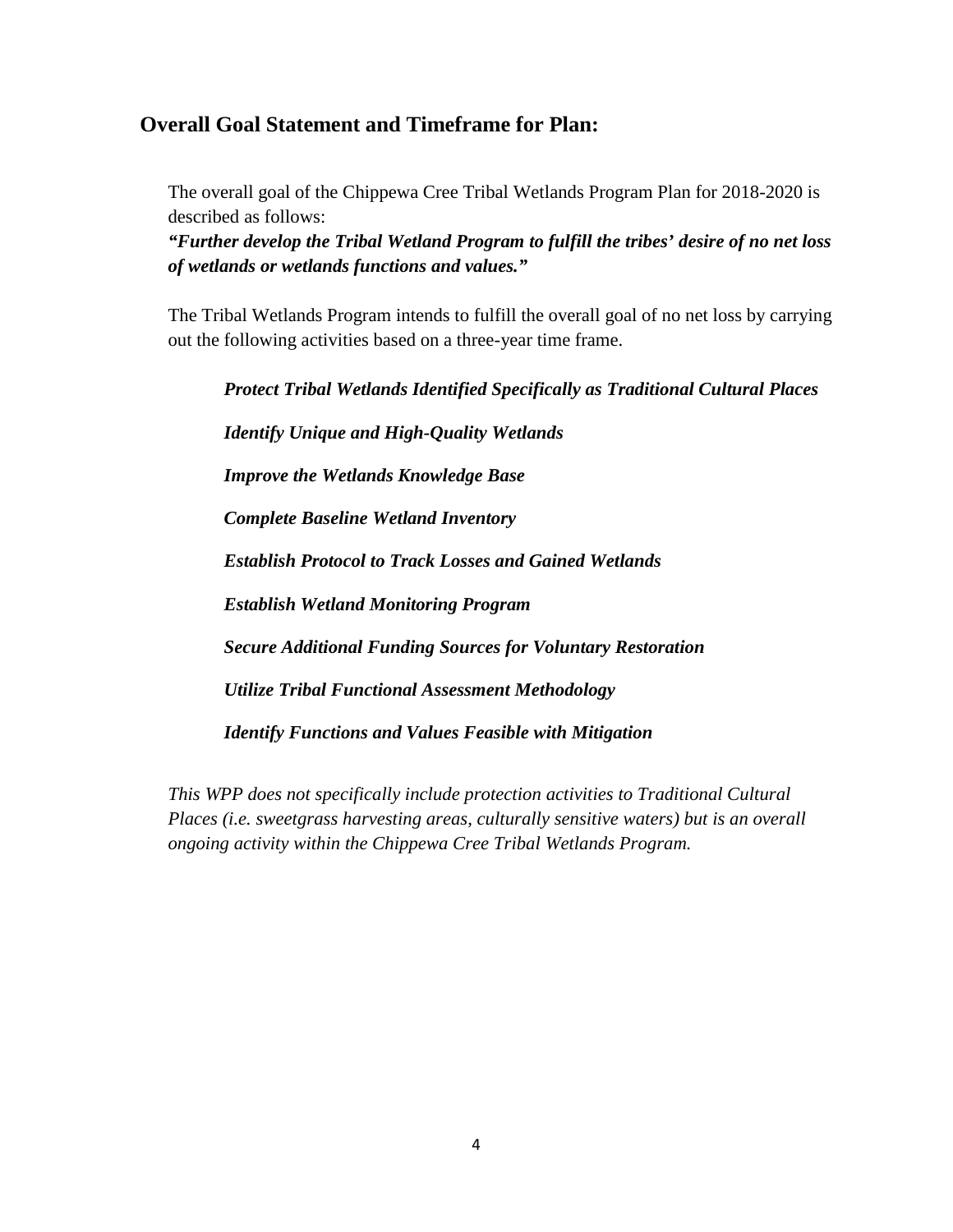# **Action and Activities Supporting Overall Goals, with Schedule:**

#### **Year One (2018)**

#### **Action:**

During the 2016 field monitoring season, the Tribal Wetlands Coordinator and the Consultant, Tara Luna out planted locally collected and grown sweetgrass to the Belcourt and Eagleman sites. These two transplant sites will be monitored over the next 5 years to determine survival rates of the introduced plants.

During fiscal year 2018, the Chippewa Cree Tribe Wetlands Program will complete the following action's that includes two of the EPA's Four Core Elements for continued Wetlands Program progress: 1) **Monitoring and Assessment:** continued monitoring of sweetgrass wetlands to obtain data on population trends and 2) **Voluntary Restoration and Protection:** restoration of three existing sweetgrass wetlands

(Watson, Belcourt and Eagleman Spring) and one historical sweetgrass site (Upper Muddy Creek). Core elements of a comprehensive wetlands program addressed by each activity are listed in parenthesis. Most of the activities listed here is field work. "Field season" is roughly from April to September (give or take a month). Non-field season activities will include but not limited to: reporting, revising of plans, public education activities.

### **Activities:**

- Review and revise (if needed) the Wetlands Quality Assurance Project Plan. **(Core Element 1. Monitoring and Assessment).** *Dec-Feb 2018*
- Continue sweetgrass monitoring at sweetgrass producing wetlands. Data will be used to assess population trends and guide future restoration and reintroduction efforts at other historical or suitable wetland sites on Chippewa-Cree lands. **(Core Element 1. Monitoring and Assessment).** *Jul-Aug 2018*
- Conduct sweetgrass wetland condition and population monitoring in the Beaver Creek and Box Elder Creek Watersheds. Monitoring results will identify suitable headwater and fen wetland sites for future transplanting/reintroduction and identify any new sweetgrass populations in the watersheds. **(Core Element 1. Monitoring and Assessment).** *Jul-Aug 2018*
- Reintroduce local sweetgrass genets to amend declining populations, using local donor plants, at identified sweetgrass restoration wetland sites and augment small remnant populations at Belcourt, Eagleman Spring, and Watson sites. Suitable microsites, out-planting dates and plant stock types for augmenting declining and remnant populations have been identified for all restoration sties during past project work. **(Core Element 3. Voluntary Restoration and Protection).** *Mar-May 2018*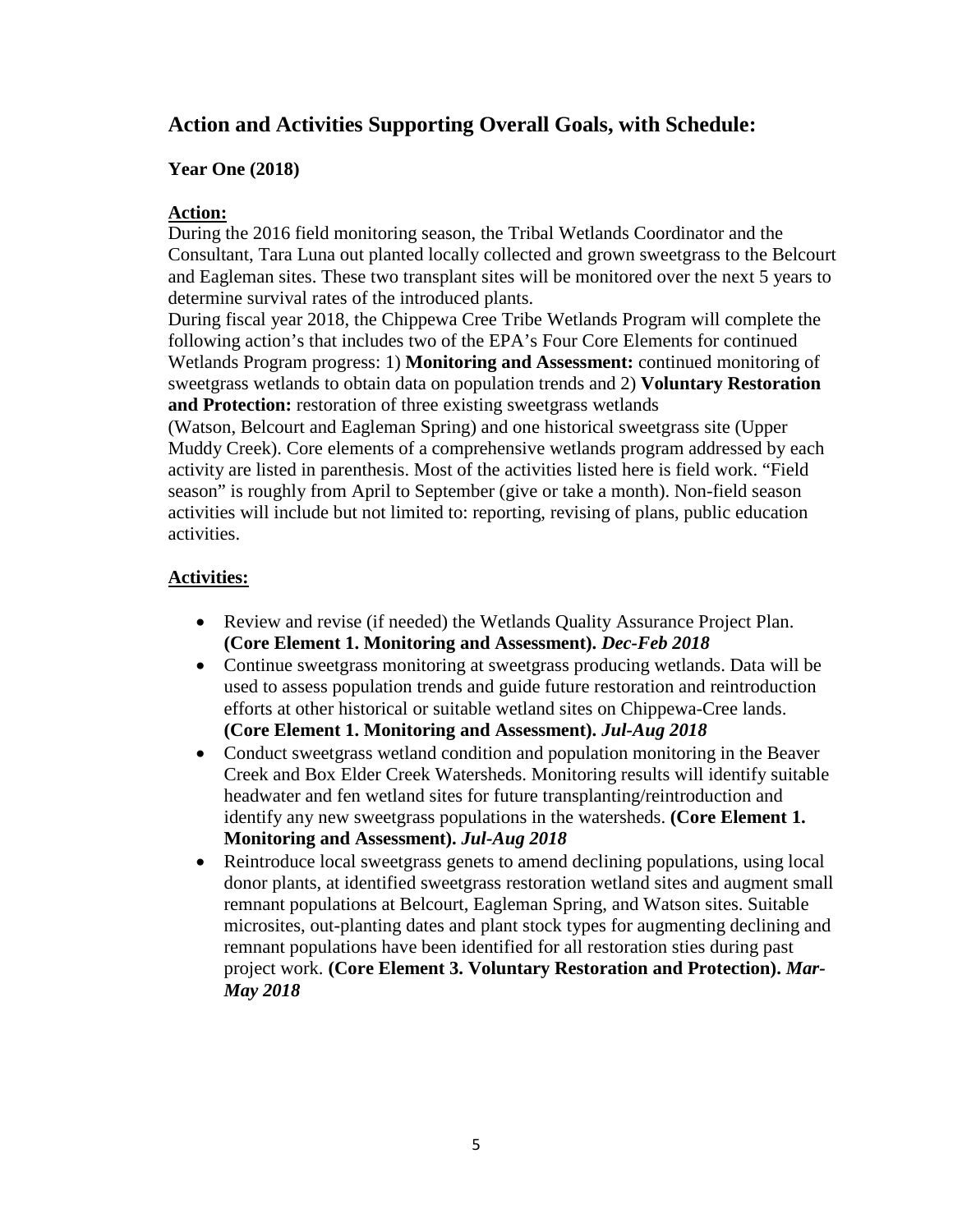#### **Year Two (2019): Action:**

For FY 2019, Chippewa Cree Wetlands Program in collaboration with 106 Water Quality Program, will monitor wetland condition and acquire base line water quality data at fens and headwater spring fed wetlands in the Box Elder and Beaver Creek Drainages. Data will be used to assess for restoration needs, further development of Tribal Wetland Narrative and Numeric criteria within the Tribal Water Quality Standards, as well as evaluate, protect or improve existing water quality. Data will also serve to evaluate sites as potential sweetgrass planting sites. will have updated its Wetlands Program Plan and Wetlands Water Quality monitoring QAPP, submitting to the U.S. EPA for comment and approval. This ensures adherence to EPA requirements**.** 

## **Activities:**

- Continue yearly sweetgrass wetland condition and population monitoring in the Box Elder and Beaver Creek Watersheds. **(Core Element 1. Monitoring and Assessment).** *Summer 2019*
- Monitor augmented sweetgrass populations at 2017 restoration sites: Watson, Belcourt, Eagleman and Upper Muddy Creek. **(Core Element 1. Monitoring and Assessment** & **Core Element 3. Voluntary Restoration and Protection).** *Summer 2019*
- Will evaluate previous maps, monitoring reports and associated data to prepare for field work and collect, analyze and compare data with previous data sets to plot wetland condition changes, determine restoration or management needs and evaluate sites as potential sweetgrass transplantation sites. **(Core Element 1. Monitoring and Assessment & Core Element 3. Voluntary Restoration and Protection).** *Winter/Spring 2018 & 2019*
- Will submit an annual monitoring report each year to the U.S. EPA complete with data analysis. **(Core Element 1. Monitoring and Assessment)**